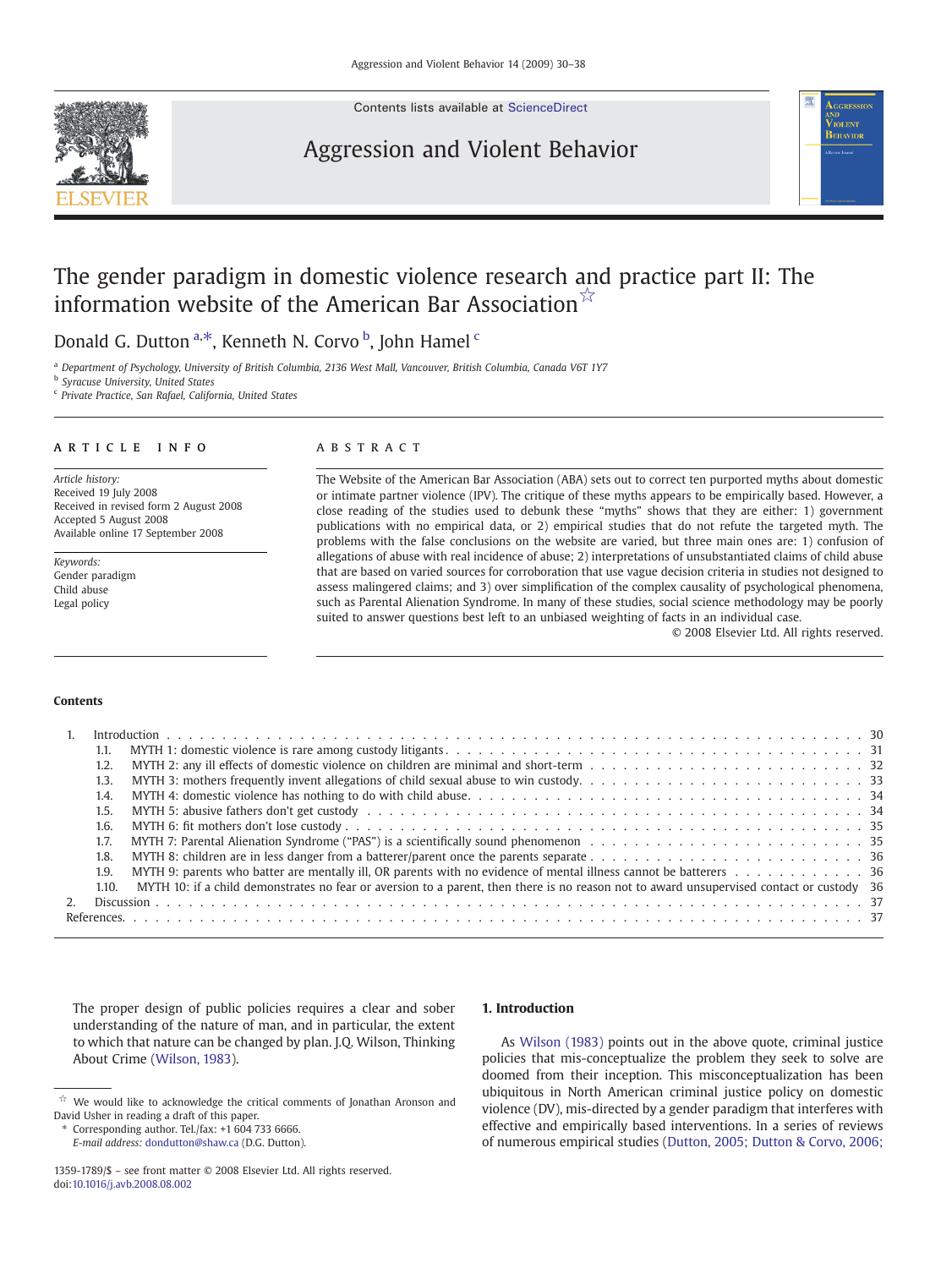[Dutton & Corvo, 2007; Dutton & Nicholls, 2005; Hamel, 2007\)](#page-7-0), we have argued that this predominant "paradigm" in domestic violence is politically driven and not supported by the data, constituting a lens through which domestic or intimate partner violence (IPV) is viewed and what policy options are implemented to resolve the problem. In fact, the very belief that the problem is resolvable mainly by criminal justice action is predicated on this paradigm. The gender paradigm frames IPV as solely or primarily, male perpetrated, used primarily as an instrument of control (serving the patriarchal function of suppression of women (e.g., [Dobash & Dobash, 1979\)](#page-7-0), and presents female IPV as self-defensive (e.g., [Dobash & Dobash, 2004](#page-7-0))). Contrary to this paradigm, contemporary North American society is among the most gender egalitarian of societies both geographically and historically ([Archer, 2005](#page-7-0)). Studies attributing IPV in North America to patriarchal causes have repeatedly been disconfirmed. For example, only 2% of North American males agree that it permissible to "hit your wife to keep her in line" ([Simon et al., 2001](#page-8-0)), less than 10% of North American marriages are male dominant ([Coleman & Straus, 1986](#page-7-0)), and most IPV is bilateral ([Stets & Straus, 1989; Whittaker, Haileyesus,](#page-8-0) [Swahn, & Saltzman, 2007\)](#page-8-0) even when matched for level of severity. Only 6% of couples who are violent demonstrate a "wife battering" pattern (of severe male violence and no female violence ([Stets &](#page-8-0) [Straus, 1989\)](#page-8-0). Tendencies to use IPV develop early in women and remain as an aggressive trait [\(Capaldi et al., 2004;](#page-7-0) Moffi[tt, Caspi,](#page-8-0) [Rutter, & Silva, 2001; Serbin et al., 2004](#page-8-0)), and are not, as the gender paradigm portrays, survival-based reactions to male violence.

Numerous studies have focused exclusively on male violence perpetration while women in the study clearly also initiated and were contributing to the IPV at high rates (e.g. even in samples selected for male violence, women initiated the violence in 40% of cases: [Gondolf](#page-7-0) [& Jones, 2001; Jacobson et al., 1994, Dutton & Corvo, 2007\)](#page-7-0), creating the misimpression that male aggression, operating in a vacuum, is the sole causes of the IPV. Without restating the entire argument, the notion that domestic violence is solely motivated by male domination of women has been rejected on several grounds, including huge and representative data sets showing female IPV to be more commonplace than male perpetrated IPV ([Archer, 2000; Stets & Straus, 1989;](#page-7-0) [Whittaker et al., 2007](#page-7-0)), to generate only moderately more injuries [\(Whittaker et al., 2007\)](#page-8-0), and to be generated by the same motives [\(Fiebert, 2004; Follingstad, Wright, Lloyd, & Sebastian, 1991](#page-7-0)). Large sample data sets also show that bilateral violence is the most common form of IPV ([Stets & Straus, 1989; Whittaker et al., 2007](#page-8-0)); and that developmental factors drive women and men to assortative ("birds of a feather") mating ([Capaldi et al., 2004;](#page-7-0) [Serbin et al., 2004](#page-8-0)) by which violence-prone individuals seek out similarly disposed others. For these reasons, bilateral couple violence rates, when they are properly assessed, range from 42% [\(Stets & Straus, 1989\)](#page-8-0) to 63% ([Neidig, 1993\)](#page-8-0). Often, with the gender-political focus exclusively on "male violence," proper assessments are not made, or the data showing female violence are buried or suppressed. Incidence rates of female violence, even towards their children, have been largely suppressed ([Dutton, 2005,](#page-7-0) [2006a; Dutton & Corvo, 2006](#page-7-0)). The result is a professional mindset that is based on false information and which leads to errors of judgment [\(Follingstad, DeHart, & Green, 2004; Hamel, Desmarais, Nicholls,](#page-7-0) [Masley-Morrison, & Aaronson, in press; Lidz, Mulvey, & Gardner,](#page-7-0) [1993\)](#page-7-0). In previous papers (e.g., [Dutton & Corvo 2006](#page-7-0), [2007\)](#page-7-0), we have outlined the origins of this belief system in Marxist thought [\(Dobash &](#page-7-0) [Dobash, 1978; MacKinnon, 1989](#page-7-0)) and showed how such a Manichaean view oversimplifies the complexities of IPV. In this paper, we examine the application of the gender paradigm to the mis-education of practitioners, specifically, the legal profession and custody assessors.

Despite repeated empirical disconfirmations, the gender paradigm is maintained by advocates and presented to professional groups as if supported by the empirical research, when, as we have argued, the best studies show the opposite. It is noteworthy, then, to examine the conceptualization of IPV, offered by professional associations to their

members. Again, to paraphrase JQ Wilson, less than a clear understanding of the nature of IPV dynamics will result in an improper design of public policies and practices to deal with the issue. We begin with the depiction of domestic violence by the American Bar Association website. In July 2006, the ABA distributed a flyer in its Quarterly newsletter that listed "10 Myths about Custody and Domestic Violence and How to Counter them." This flyer was reproduced on the ABA website in 2006 and remains there at the time of writing ([American Bar Association Commission on Domestic](#page-7-0) [Violence, 2006\)](#page-7-0). The flyer and website were prepared by the ABA Commission on Domestic Violence, and the flyer states that the Commissions' purpose is "Mobilizing the legal profession to provide access to justice and safety for victims of domestic violence." The American Bar Association Commission on Domestic Violence [\(http://](http://www.abanet.org/domviol) [www.abanet.org/domviol](http://www.abanet.org/domviol)) argues that "attorneys who represent victims of domestic violence in custody matters often encounter the following false claims. To assist with overcoming these myths, the ABA Commission on Domestic Violence provides these facts and statistics for use in litigation." The website then offers up a list of ten "myths" that it purports to counter with empirical research.<sup>1</sup>

It should be noted that these "myths" are placed in the context of resource materials to which the reader is directed and which could, in themselves, promote a gender view that all IPV is male perpetrated. The problem is that, almost without exception, the resource materials offered to dispel these myths are flawed, biased, outdated, and/or inconclusive research studies (or other government reports that include no empirical data). Elsewhere on their site, the ABA states: "The ABA Commission on Domestic violence does not engage in research, and cannot vouch for the quality or accuracy of any of the data excerpted here. Users are advised to independently confirm data with source documents cited." However, this disclaimer is not applied to their list of "myths" and purported disconfirming evidence. Presentations of "myths" which are then summarily dispelled or disproved are a frequent rhetorical device. This process conveys to the reader a convenient sense of knowing with absolute certainty without rigorous investigation. Often the "myths" and their refutation involve common logical fallacies such as the "straw man" argument. To investigate the scientific credibility of the "myths" and their dismissals, we will approach the evidence like any forensic analysis ([Weissman & DeBow,](#page-8-0) [2003\)](#page-8-0) starting with competing assumptions as to the truth. We will examine the scientific evidence for the dismissals in particular since many of the myths cited appear to have no basis in evidence. It is not our intent to confirm the "myths," but rather to reveal the evidentiary weakness in their dismissal and the corresponding risks for distorted understanding of DV by users of the ABA website.<sup>2</sup>

#### 1.1. MYTH 1: domestic violence is rare among custody litigants

The first "myth" stated is that domestic violence is rare amongst custody litigants. It is not clear who believed this "myth" and no reference is provided. Two references are cited to dispel this myth; however, the studies cited ([Johnston, 1994; Keilitz, 1997](#page-8-0)) do not answer the question posed because both studies assess allegations of DV rather than actual DV. This issue is problematic throughout the ABA "refutations" because it is not known whether the allegations represent actual abuse rates or a legal ploy by the complainant to gain advantage in a custody case. While the ABA website accepts every allegation as a veridical truth, the data say something very different. The first ABA citation is to a resource handbook [\(Keilitz, 1997\)](#page-8-0) that

<sup>&</sup>lt;sup>1</sup> These myths can be found verbatim at: [http://www.abanet.org/domviol/enewsletter/](http://www.abanet.org/domviol/enewsletter/vol4/custodymythsandcounter.pdf) [vol4/custodymythsandcounter.pdf](http://www.abanet.org/domviol/enewsletter/vol4/custodymythsandcounter.pdf).

<sup>&</sup>lt;sup>2</sup> Readers are also encouraged to review other similar positions on domestic violence at the ABA website (e.g. "Why Abuse Victims Stay." [http://www.abanet.org/](http://www.abanet.org/publiced/whystay.pdf) [publiced/whystay.pdf](http://www.abanet.org/publiced/whystay.pdf) and "Teach Your Students Well: Incorporating Domestic Violence into Law School Curricula" [http://www.abanet.org/domviol/teach\\_students.pdf](http://www.abanet.org/domviol/teach_students.pdf)).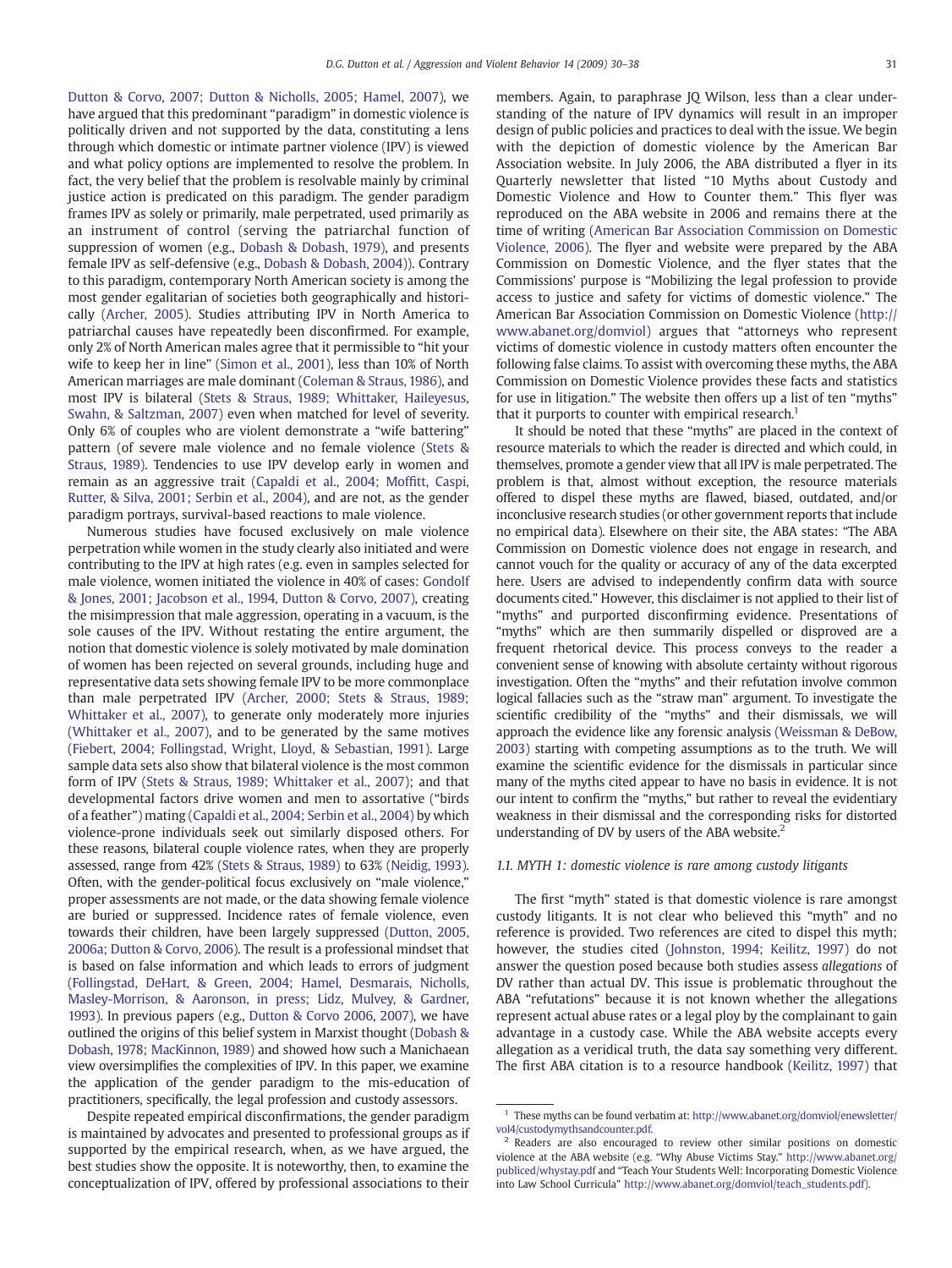presents no direct empirical evidence except a survey of state courts on DV incidence. Evidence for DV presented by these state courts "included civil protection orders, documents related to criminal charges in the custody case files, self-reports in questionnaires and interviews, allegations in the pleadings, and other evidence in the case record"(p. 5). Obviously, from this sort of compilation of various evidence sources, it is impossible to differentiate allegations of DV from actual incidence. The reader is not told in what proportions these various sources, of uneven evidentiary weight, contribute to the final conclusion. The reader does not know whether DV incidence is based solely on self-reports or allegations, or what "other evidence in the case" consists of. The Keilitz study, however, treats these all sources as "evidence of domestic violence" (p. 5). Such conflation of allegations with evidence runs through the bulk of the literature cited by the ABA website, transforming what are often merely complaints to police into corroborated incidents of domestic violence.

The study by Johnston [\(Johnston, 1994](#page-8-0)) cites earlier studies, one by the same author [\(Johnston & Campbell, 1993\)](#page-8-0) and one by [Depner,](#page-7-0) [Cannata, and Simon \(1992\)](#page-7-0) as finding "physical aggression had occurred between 75% and 70% of the (high conflict divorce) parents." However, the Depner et al study again reported only allegations of abuse. The [Johnston and Campbell \(1993\)](#page-8-0) study, while sparse on methodological details, gave out Conflict Tactics Scales (still an uncorroborated self-report measure of DV) to two samples  $(n=80)$ and 60) of divorcing couples in San Francisco. Any type of domestic violence was presumably counted, including "throwing or smashing objects." The authors then developed a typology "based on clinical inference." They identified five patterns of IPV in their clinical sample of high conflict custody litigants: ongoing male battering, female initiated violence, male-controlling violence, separation/divorce violence, and psychotic/paranoid reactions (op, cit., pp. 288–289). The "ongoing male battering" (which constitutes the stereotype of all IPV in the gender-paradigm) at "moderate or low levels of severity" was found in 8% of couples in sample one and 11% in sample two.

Little is known about the validity of the CTS in these circumstances of reporting, but the CTS is susceptible to social desirable reporting in court-mandated samples ([Dutton & Hemphill, 1992\)](#page-7-0). It is designed to measure incidence from anonymous survey respondents and cannot be interpreted as providing valid incidences in highly emotionally charged conditions. In this light, Johnston and Campbell reported the intra-couple reliability of the CTS scores "ranged from .2 to .62. It is clear that the couples were not in agreement on the CTS. The authors did not report breakdowns of items by respondent, so the exact nature of the disagreement cannot be assessed. A later and methodologically superior study, by the same author [\(Johnston, Lee, Olesen, & Walters,](#page-8-0) [2005](#page-8-0)), makes the importance of this distinction between allegation rates and actual incidence rates abundantly clear. In that study (reviewed below), allegations of sexual abuse of children were made against fathers in 23% of the cases studied but substantiated by a judges' decision in only 6% (op. cit., Table 3). Allegations of physical child abuse were made in 21% of cases and substantiated in only 6%. For the category "any child abuse," allegations were made against fathers in 51% of the cases studies but substantiated in only 15%. Of all the incidence studies cited as evidence on the ABA website, not one used a measure of actual rates of abuse, yet the Johnston et al data underscore the difference between allegations and substantiated abuse. This substantiation rate, using a judges' decision as the criterion measure, was about 1/4 of the allegation rate.

# 1.2. MYTH 2: any ill effects of domestic violence on children are minimal and short-term

The Straw Man of this myth is that effects of domestic violence on children are minimal or short term. Of course, they are not. The problem is that the studies cited (e.g., acestudy.org ([Felitti et al., 1998\)](#page-7-0)) abstracted cause and effect relationships from multiple-problem dysfunctional families. The Fellitti study assessed the long term impact of exposure to multiple sources of abuse and family dysfunction. The greatest long term health problems were found in people who had exposure to four or more adverse experiences as children, including family drug abuse, alcoholism, sexual abuse, and mental illness. While the Fellitti et al study assessed "violence towards mother," it did not assess violence towards fathers although surveys show these to be equally prevalent [\(Archer, 2000; Stets & Straus, 1989](#page-7-0); [Whittaker et al., 2007\)](#page-8-0). Other studies cited in support of the website argument include those by [Jaffe et al. \(1990\)](#page-8-0) and [Bancroft and](#page-7-0) [Silverman \(2002\)](#page-7-0). The former drew their sample from a battered woman's shelter, the latter from a treatment group for males convicted of domestic violence. Then both studies were generalized to a community population (like the one studied by Fellitti et al.) disregarding that both samples were highly selective and not representative. For a more thorough discussion of the shortcomings of these studies, see [Dutton \(2005\)](#page-7-0). The message to readers from the spin put on these studies by the ABA Website is that DV is committed only by fathers (e.g., [Jaffe, Wolfe, & Wilson, 1990](#page-8-0)) against mothers and children [\(Edelson, 1999; Appel & Holden, 1998](#page-7-0)) with long term consequences for both (Fellitti et al.).

As Dutton stated, (2005) "there is a priming of assessors to look only at the male as the abuse perpetrator, and having done so, to suspect his denial of abuse" (p. 25). Such priming occurs in a more indirect fashion on the ABA website. The studies cited on the effects of DV on children are all on male-perpetrated violence. One is Jaffe et al.'s book drawn from a shelter sample. Another, by Morrill et al. ([Morrill,](#page-8-0) [Dai, Dunn, Sung, & Smith, 2005\)](#page-8-0) is based on a cases where "the father has already perpetrated violence against the mother." In fact, it was not a study of the effects of DV on children but a study of whether Family Court Judges had correctly (sic) assimilated the teachings on DV of the National Council of Juvenile and Family Court Judges in making their decisions (p. 1089). (The authors found the judges attitudes to be "deficient" (p. 1076)). The authors request better "quality of DV education" (p. 1076) by which they mean, promulgation of the gender paradigm.

The third study, by [Edelson \(1999\)](#page-7-0), is from another researcher who studied the overlap of woman battering and child abuse based only on samples from men's court-mandated treatment groups. In sum, all studies cited as evidence against the "myths" are from biased and self-selected samples that cannot be generalized to the community. These are then combined with a community sample of multi-problem families to imply that "male perpetrated" abuse causes long term physical problems. While no one is trivializing child abuse, [Kaufman and Zigler \(1993\)](#page-8-0) did find that "transmission rates" (abused children who abuse as adults) were overstated in the literature and are around 30%. Hence, over 2/3 of abused children function adequately as parents/spouses. Emotionally supportive experiences with other adults seem to mediate the transmission rate and stop inter-generational replications of abuse. Furthermore, while the ABA website cites articles emphasizing exposure to male IPV as a risk to children, recent studies indicate that the greater risk (the greater risk of what? Becoming an abuser themselves?) is from abuse at the hands of mothers [\(Gaudioisi, 2006; Trocme et al., 2001](#page-7-0)). McDonald et al. ([McDonald, Jouriles, Ramlisetty-Mikler, Caetano, &](#page-8-0) [Green, 2006\)](#page-8-0) specifically examined number of children in the US exposed to IPV and the gender of the perpetrator. In a sample of 1615 dual-parent households, they found, through face-to-face interviews, that children in these families were exposed to any type of male to female violence in 13.7% of the families and exposed to severe male to female violence in 3.6%. Corresponding incidence figures for violence by an adult female violence (to a male) were 18.2% and 7.5%. Hence, the greater risk was for children exposed to violence by adult women.

Although the vast majority of research has focused on maleperpetrated IPV, effects on children who have witnessed their parents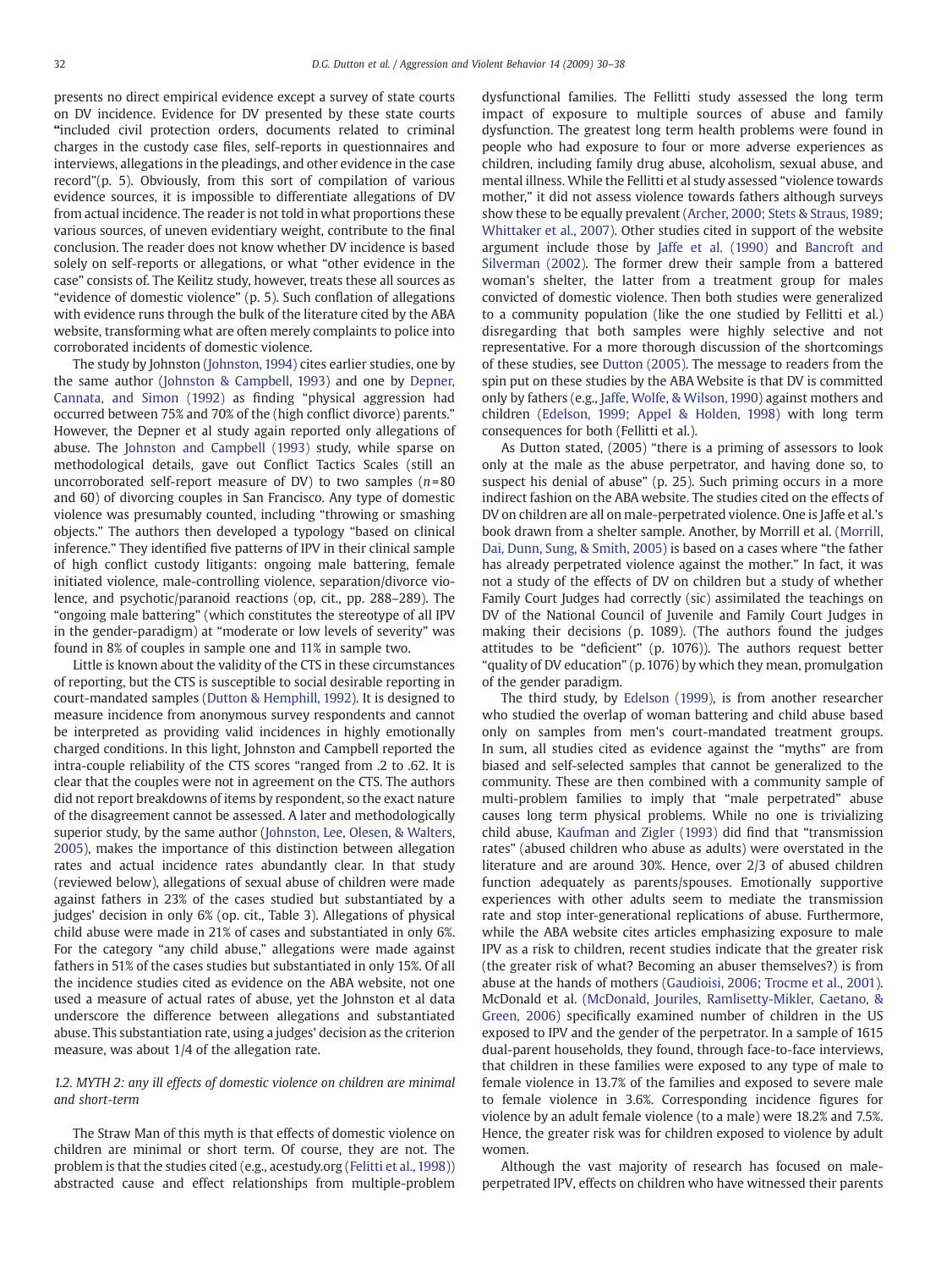physically abuse one another, both directly and indirectly (e.g., emotional and conduct disturbance, deterioration in peer and family relations, and poor school performance), occur regardless of the perpetrators gender [\(Davies & Sturge-Apple, 2007; English, Marshall, &](#page-7-0) [Stewart, 2003; Fergusson & Horwood, 1998; Johnston & Roseby, 1997;](#page-7-0) [Mahoney, Donnelly, Boxer, & Lewis, 2003\)](#page-7-0). Furthermore, correlational studies indicate that child witnesses to interparental violence are at equal, or greater, risk for becoming depressed, engaging in substance abuse, and perpetrating intimate partner abuse themselves as adults when their mother was the abuser [\(Kaura & Allen, 2004; Langhinrich](#page-8-0)[sen-Rohling, Neidig, & Thorn, 1995; Margolin & Gordis, 2003; Sommer,](#page-8-0) [1994; Straus, 1992\)](#page-8-0).

# 1.3. MYTH 3: mothers frequently invent allegations of child sexual abuse to win custody

Myth 3 is that allegations of sexual abuse are invented by mothers to win custody cases. The evidence provided against this claim comes from a study by [Tjaden and Thoennes \(2000\)](#page-8-0) of 169 cases that purportedly found that sexual abuse allegations were rare (6%) in custody cases and 2/3 were "substantiated" based on unsubstantiated judgments of child protection workers or custody evaluators. In another study used to refute the myth that false allegations are manufactured in custody disputes [\(Brown et al., 2000](#page-7-0)), two Australian samples had allegation rates of 18.2% and 36.1% for physical abuse and 12.1% and 48.6% for sexual abuse. In fact, Brown et al reported that "substantiation rates were found to vary between (Australian) states." Although children in the study had high levels of psychological distress, it was not known whether this stemmed from exposure to abuse or parental divorce and substantiation rates for the child abuse allegations were not published in this study. The ABA web does not cite these concerns or the high allegation rates reported by Brown et al., choosing instead to cherry pick the lower rates (6%) reported by Thoennes and Tjaden. The Thoennes and Tjaden study was based on unsubstantiated judgments from workers trained to suspect abuse, even from "soft signs" of child distress, that may, in fact, have been due to abuse or marital breakdown.

The Bala and Schuman paper (1999) warns the reader that "there are legitimate concerns about the possibility that accusing parents or children may be lying (or more likely may be mistaken), those who have abused children usually deny or minimize their abuse" (p.192). The error in logic here is to put the denial (of abuse) before the evidence, so the denial magically becomes "evidence" for what is denied. This is exactly the same witch-hunt procedure that [Jaffe et al. \(2003\)](#page-8-0) use to prime custody assessors about purportedly violent men (see [Dutton \(2005\)](#page-7-0) for an expanded discussion). Bala and Schuman confuse an abuse allegation with actual abuse, a confusion repeated throughout the ABA website. At an early point in the custody assessment, it is not accurate to equate an accused person with a proven abuser. Also, Bala and Schuman put it "while in some cases of false allegations there may be deliberate effort to lie, more commonly the parent who brings forward the unfounded allegation of abuse following separation has an honest belief in the allegation (pp. 193–194). In other words, accusing parents are more likely to be mistaken than to lie. This claim is made without any empirical evidence offered to support it.

In fact, in their sample, Bala and Schuman found that only 23% of sexual and physical abuse allegations made by mothers were substantiated by a judicial written decision on the basis of a "balance of probabilities" (the civil standard), the remainder were unproven. We use the notion of "innocent until proven guilty" here, unlike Bala and Schuman. There is, in fact, an unstated premise running through this literature that all allegations are true, some are just difficult, or impossible to prove. This is surely a most curious position for lawyers to take.

A later paper by [Trocme and Bala \(2005\)](#page-8-0) examined 7672 child maltreatment investigations, some of which were made as a result of a custody-separation allegation. In general 1/3 of the maltreatment investigations were unsubstantiated. Of all cases, 4% were considered to have been intentionally fabricated. In the custody sub-set, this intentional fabrication group increased to 12%. While the authors data tables did not disaggregate cases by gender, the authors did report that "non-custodial parents (usually fathers) are more likely to make false allegations than are custodial parents (usually mothers). How this is known is not reported. A more serious question, however, is not answered by Trocme and Bala's methodology. This is specifically; did child protection workers (who made these judgments) decide that these allegations were "intentionally false" as opposed to unfounded? Bala and Schuman themselves say there is usually no conclusive evidence to support a claim of an intentional false allegation (p. 192). Absence of evidence allowing substantiation could be either unfounded or intentionally false. The proof of intention would be much more difficult to determine and one wonders whether the effort to make this assertion might occur in what was, in effect, a child maltreatment investigation. It seems peculiar that a peer reviewed journal would accept data sets based on judgments where the judgment heuristic is not elucidated, or not the focus of the investigation (which was to substantiate the child abuse claim) and is susceptible to bias.

This "evidence" for Myth 3, as cited by the ABA saying that fathers are more likely than mothers to make intentionally false claims against the other parent, comes from judgments made by "child protection workers" in a study done in Canada (cited in Bala & Schuman, p. 196 and Trocme & Bala, p. 1337). These judgments were never subjected to evidentiary tests in court. The hysteria surrounding child abuse in Canada was so great at that time, that a pediatric pathologist was later revealed to have manufactured "evidence" in his conclusions in 20 cases of wrongful prosecution and 12 cases of wrongful conviction of "abusive parents." Both this pathologist and the child protection workers were working with the same mindset, described this way "concerns about child abuse had reached almost hysterical proportions…which often produced tunnel vision amongst investigators, who would sometimes look for evidence to substantiate their suspicions, rather than conducting investigations with an open mind" (Vancouver Sun, January 31, 2008). This mindset led to the belief that satanic cult committed infanticide ([Victor, 1996\)](#page-8-0) and that child abuse was rampant in daycares (such as the McMartin Case in Los Angeles) and the firm belief that fathers, accused of sexual abuse of children probably were guilty even if the evidence was difficult to adduce. Hence, unproven judgments by child protection workers primed to suspect abuse in an era of abuse-hysteria constitutes the "evidence" base for the ABA refutation of Myth #3. It seems peculiar that a peer reviewed journal would accept data sets based on judgments where the judgment heuristic was not elucidated, not the focus of the (investigation (which was to substantiate a child abuse claim) and susceptible to bias (see [Dutton, 2005](#page-7-0), and [Kahneman,](#page-8-0) [Slovic, and Tversky, 1982\)](#page-8-0). It also seems peculiar that a professional group who believes in due process and has standards (e.g., Frye, Daubert) for admitting scientific evidence to court would accept these subjective judgments as evidence.

When a higher standard of proof for abuse is required, the picture changes. As we mentioned above, [Johnston et al. \(2005\)](#page-8-0) conducted a large sample study of allegations and substantiations of abuse in custody-disputing families in California. Substantiations in this study were defined as any corroborating evidence of abuse to back up the allegations, that, in their words "had not been dismissed as entirely unfounded." In comparison to the ABA claim that child sexual abuse allegations in custody cases are rare (6%), Johnston et al. found them to be made against fathers in 23% of cases studied (and against mothers in another 6%). In these cases, only 6% of sex abuse allegations against fathers were substantiated (and 3% against mothers). The findings of Johnston et al. may cause one to reconsider whether Myth 3 is, in fact, a Myth since the child sexual abuse allegation rate was about four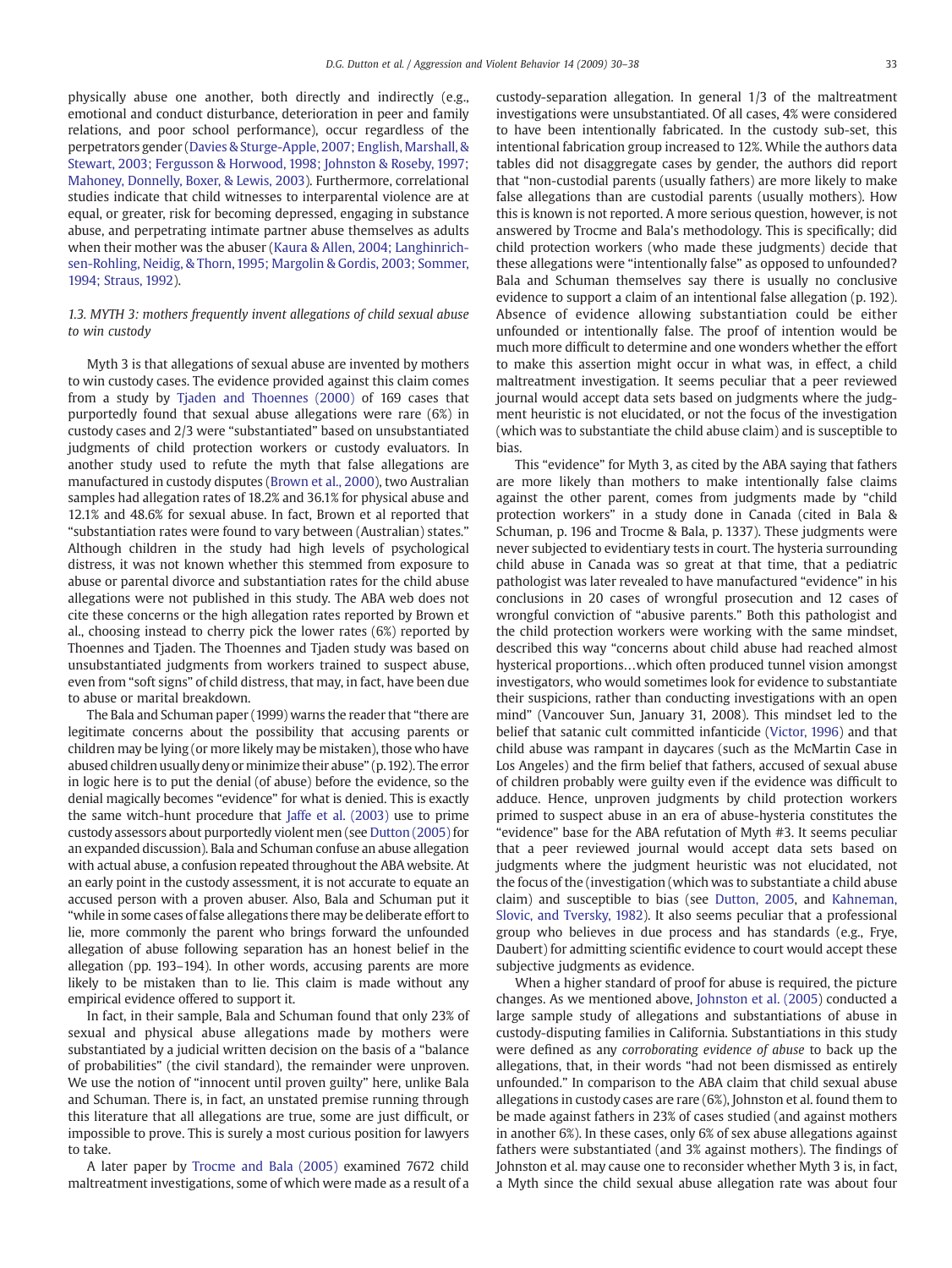times higher than the ABA claims (23% vs. 6%) and the substantiation rate (when actual evidence instead of judgments is used) is 6% . Furthermore, 51% of custody cases involved allegations of "any child abuse" against fathers, with 15% substantiated. For allegations against mothers, the corresponding figures were 38% and 17% (op. cit., Table 3).

To provide some baseline general population incidence data on this issue, two large scale studies have found the following. A huge (135,573) and nationally representative study of child abuse allegations was made by the National Clearinghouse on family Violence in Canada [\(Trocme et](#page-8-0) [al., 2001](#page-8-0)). Substantiation rates in general ran from 52 to 58%. Biological mothers were more likely to commit physical child abuse (47 vs. 42%), emotional maltreatment (61 vs. 55%), and neglect (86 vs. 33%). Compared to biological mothers, biological fathers were more likely to commit sexual abuse (15 vs. 5%). These data, drawn from a nationally representative sample rather than from a pre-selected sample of women from a shelter house or men from a treatment group, give a very different picture of risk to children than that presented by the sources cited on the ABA Website. The gender of the substantiated child abuse perpetrator in the general population is more likely to be female and the allegation/substantiation ratio is higher (1/2) than that obtained in custody cases (about 1/4), suggesting that false allegations may more frequently be made in the latter. This "different view" of the gender of the perpetrator is echoed by the even larger sample of child abuse perpetration in the 2004 US Department of Health and Human Services study. In their national study of risks to children ( $n=718,948$ ), 57.8% of the perpetrators were women and 42.2% were men. Mothers were involved in 51% of child fatalities; fathers in 38.6%. Large sample studies without a gender-political agenda paint a very different picture than the small sample cherry-picked results available on the ABA website.

The [Johnston et al. \(2005\)](#page-8-0) study shows that allegation/substantiation rates drop to about 1/4 in custody cases compared to 1/2 in noncustodial cases. This statistic is telling. It does not prove "false allegations" but suggests higher rates of unsubstantiated accusations when custody is at stake. In our opinion, social science research is misleading when it purports to prove false allegation rates using data from child abuse investigations that were not designed to investigate false allegations. In fact, we would argue that social science cannot prove false allegations since such absolute proof would require reports on intent from uncooperative witnesses. On the rare occasion when a false allegation is discovered by police, it involves someone recanting in the face of evidence contradicting their statement. This requires time and effort that would not occur in a large scale social science study.

A final observation should be made on "substantiation" through judgments of child protection workers. [Follingstad, DeHart, & Green](#page-7-0) [\(2004\)](#page-7-0) found that actions presented to clinical psychologists in experimental vignettes were more likely to be deemed "abusive" when described as being enacted by males. The same action, enacted by a female was not seen as abusive. This result applied to both physical actions and verbal actions, such as asking someone their whereabouts. This finding suggests that professionals whose judgment is required for "substantiation" may not substantiate actions equally by gender and may be primed to see abuse when hard evidence is lacking. The Johnston et al. study used "hard evidence" (eyewitness reports, self admissions, medical records, etc.) as well as "child protective service reports," and it is a better test than those cited by the ABA, given the Follingstad et al finding. The one pervasive problem with research in this area (including [Johnston et al., 2005](#page-8-0)), however, is that it conflates various sources of "corroboration." One would like to know how substantiation rates vary with the presence of hard evidence compared to rates based on judgments alone.

### 1.4. MYTH 4: domestic violence has nothing to do with child abuse

We are not sure who would actually hold the belief that DV and child abuse are completely unrelated. Be that as it may, the implication and interpretation of evidence provided by the ABA appear to suggest that the assault of children is primarily a product of partner (male to female) assault. As can be seen, this "myth" is situated between a previous myth of mothers who invent allegations of abuse by fathers and followed by another "myth" concerning abusive fathers who get custody anyway. The [Appel and Holden \(1998\)](#page-7-0) study, which the ABA cites as revealing a "significant overlap between domestic violence and child abuse," actually found a co-occurrence of 40% between wife and child abuse in a shelter sample but only 6% in a community sample illustrating the lack of generalizability from shelter samples.

The study by [Ross \(1996\)](#page-8-0) shows a connection between spousal abuse and child abuse but in a different way than the [Appel and](#page-7-0) [Holden \(1998\)](#page-7-0) study. Rather than trying to show "overlaps," which create a huge false positive rate (generated, according to Appel and Holden, the item "pushed or shoved"), Ross regresses the amount of spousal violence onto child abuse probabilities finding that in extremely abusive families (50 or more acts of marital violence), the probabilities of child abuse approach 100% for male perpetrators and 30% for female perpetrators. We doubt anyone would argue that someone this frequently abusive should have custody of a child. This is a different argument however, from the implication that if you find spousal abuse, you should suspect child abuse. Again, the mechanism of "myth-dispelling" obscures a more complex phenomenon for the purpose of maintaining a gender-biased perspective. For example, the US Administration for Children and Families [\(Gaudioisi, 2006\)](#page-7-0) reports that in 2005, women were more than 1.3 times more likely to abuse children than were men. When acting alone, mothers are twice as likely to abuse their children as are fathers.

To the extent that there is a correlation between perpetration of spousal abuse and child abuse, that correlation exists for both genders ([Margolin & Gordis, 2003; Straus & Smith, 1990\)](#page-8-0). Overall, the impact on children having to witness interparental violence versus having been physically abused are comparable [\(Kitzmann, Gaylord, Holt, &](#page-8-0) [Kenny, 2003\)](#page-8-0); and several well-designed studies have found that verbal and emotional abuse directed by a parent against a child may cause the greatest damage, again regardless of that parent's gender ([English et al., 2003; Moore & Pepler, 1998\)](#page-7-0).

#### 1.5. MYTH 5: abusive fathers don't get custody

The ABA cites the Violence And The Family: Report Of The American Psychological Association Presidential Task Force On Violence And The Family (1996), available at [http://www.apa.org/pi/](http://www.apa.org/pi/viol&fam.html) [viol&fam.html,](http://www.apa.org/pi/viol&fam.html) in support of the statement: "Abusive parents are more likely to seek sole custody than nonviolent ones…" There are no data, nor even a statement, concerning this in the cited material.

Further, the ABA cites the American Judges Foundation<sup>3</sup> indicating that abusive parents are successful in securing sole custody about 70% of the time. The actual quote from the American Judges Foundation is: "Studies show that batterers have been able to convince authorities that the victim is unfit or undeserving of sole custody in approximately 70% of challenged cases." There is no citation in this report documenting any empirical study. It has been suggested that male batterers are able to project a non-abusive image in court ([Bow &](#page-7-0) [Boxer, 2003\)](#page-7-0), but this is solely a hypothesis, nothing more.

Lastly, the ABA states: "Allegations of domestic violence have no demonstrated effect on the rate at which fathers are awarded custody of their children, nor do such allegations affect the rate at which fathers are ordered into supervised visitation (i.e., abusers win unsupervised custody and visitation at the same rate as non abusers)." The study cited in support of this statement ([Kernic, Monary-](#page-8-0)[Ernsdorff, Koepsell, & Holt, 2005](#page-8-0)) compared couples with substantiated DV with allegations of DV, and a "randomly selected" (sic) non-

<sup>&</sup>lt;sup>3</sup> Domestic Violence and the Court House: Understanding the Problem...Knowing the Victim, available at <http://aja.ncsc.dni.us/domviol/page5.html>.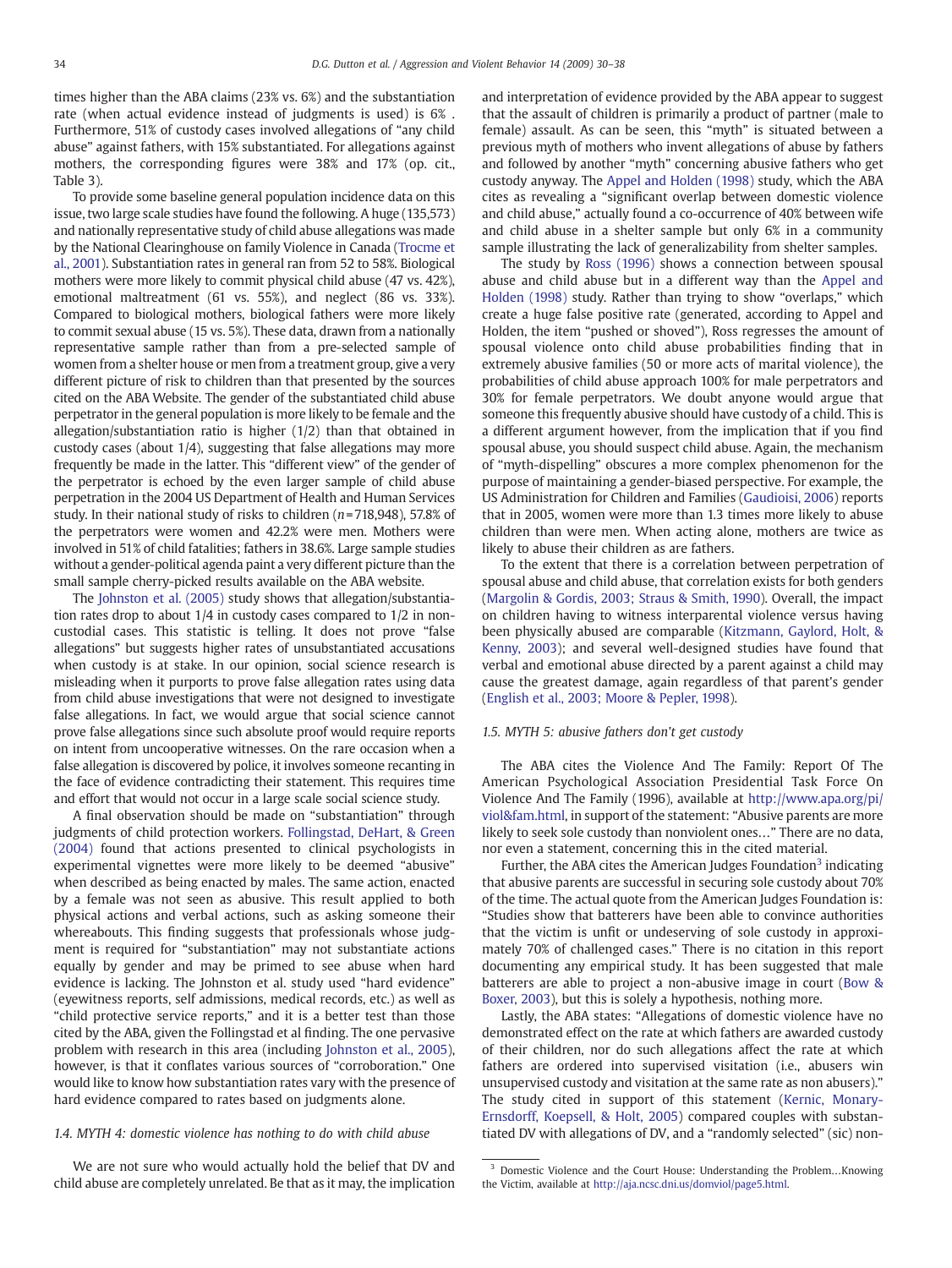violent sample of parents petitioning for marriage dissolution with no history of IPV and no evidence of either allegations of IPV or substantiated IPV" (pp. 1000–1001). Data were collected from couples with minor children petitioning for dissolution of marriage. Intergroup comparability was problematic. Although the authors had access to comprehensive criminal justice records, substantiation was defined as "allegations of IPV that were supported by formal documentation including police reports, court reports, professional agency reports or confessions by the abusive partner" ([Kernic et al.,](#page-8-0) [2005](#page-8-0), p. 1000). Police reports or ex parte restraining orders constitute a form of "formal documentation." Nevertheless, they are nothing more than self-reports (allegations) of IPV recorded by the police or by the court; the accused has not had a chance to defend him/herself. There is no requirement for the police to supply independent evidence to generate a police report. Also, the authors do not report how many men were classified as IPV solely on the basis of an allegation or a police report. Their conclusion that the courts failed to identify DV in their case files may have simply reflected the unwillingness of court officials to count allegations that the researchers considered substantiated but that the officials did not.

The researchers refer constantly to the "substantiated history" of DV in their IPV group. The researchers find the alleged perpetrator guilty despite a lack of due process. Of interest is the ABA reference to this article as finding "allegations of domestic violence have no demonstrated effect on the rate at which fathers are awarded custody." This is indented under a section called "Myth 5: Abusive Fathers don't get custody." The ABA, in effect, recapitulates the error of equating an allegation with guilt.

There are serious questions about whether the Kernic et al. methodology really "substantiates" DV since it again conflates hard evidence for abuse with "police reports" (i.e., reports made by one partner that have not yet been investigated). As described above, the differential effect of substantiation by hard and soft evidence is not available in the methodology nor the data tables. The paradigm influence on the Kernic study is apparent when the authors state that due to disproportionate share of severe abuse experienced by female victims, they dropped all cases where the female was the abuse perpetrator (p. 1000). The source for this take is the "crime victim survey" [\(Tjaden & Thoennes, 2000](#page-8-0)) that we have critiqued for imposing selective filters on male reporting of DV [\(Dutton & Corvo](#page-7-0) [2006](#page-7-0)). The authors reassure the reader though that "barring any other compelling factors, comparison group fathers do not warrant any restriction of their parental rights" (p. 1000).

Although allegations of domestic violence may have "no demonstrated effect on the rate at which fathers are awarded custody of their children," as Kernic et al. argued, their own study found allegations that were even partially substantiated did have such an effect. Fully 71% of fathers with a history of some "substantiated" IPV had restrictions on their visitation, in comparison to 17.5% of fathers with no history of IPV, and fathers were more likely to be denied visitation altogether; supervised visits were ordered for 25.6% of fathers with some substantiated IPV, versus 4.6% of fathers in the comparison group.

Other studies also lament the alleged unresponsiveness of the family court system to the needs of female victims. Mediators who participated in a study of 400 disputed child custody cases in San Diego, California apparently ignored the existence of IPV in 36 of 70 cases in which an IPV allegation was accompanied by the filing of a temporary restraining order (TRO) ([Johnson, Saccuzon, & Koen, 2005\)](#page-8-0). Although mediators were as likely to recommend joint custody in IPV as non-IPV cases, supervised visitation was ordered in 75.3% of cases in which IPV was alleged). Neither this study nor the one by Kernic et al. provides evidence that violence against women was minimized or ignored. The problem is not that IPV against women is not taken seriously, but rather that it is identified as the only problem worth investigating. The current obsession with IPV, and specifically maleperpetrated IPV, prevents investigators from fully exploring the context in which IPV occurs in families, including the extent of mutual violence, and it diminishes the likelihood of identifying other forms of abuse and dysfunction and their impact on children. For example, among the 36 cases of alleged IPV cited by [Johnson et al.](#page-8-0) [\(2005\),](#page-8-0) 20 also involved allegations of substance abuse and 9 documented serious parental psychopathology.

#### 1.6. MYTH 6: fit mothers don't lose custody

The elaboration of this myth reads: "Mothers who are victims of DV are often depressed and suffering from posttraumatic stress disorder, and as a result, can present poorly in court and to best-interest attorneys and/or custody evaluators."

Golding's (1999) review article is the primary basis for the ABA "refutation" of this myth. Golding also focuses exclusively on the gender paradigm: "intimate partner violence is restricted to violence by men against women" because studies that find women to be just as violent are "methodologically flawed" (p. 102), "women suffer more severe injuries," and females have greater perception of risk. Same-sex violence is also dismissed (p. 102). Golding finds mental health problems in battered women based on a meta-analysis. We can only reiterate that other research ([Pimlott-Kubiak & Cortina, 2003](#page-8-0)) has found that the amount of exposure to trauma rather than gender is the main predictor of mental health sequelae, and that repeated studies find mutual violence (matched for level of severity), to be 2.5 times as common as "wife-battering" [\(Stets & Straus, 1989; Whittaker et al., 2007\)](#page-8-0). Stress and trauma present a problem with self presentation in court for everyone, but the myth does not read: Fit parents don't lose custody.

The other source for refutation of this myth is the Kernic study which cites Golding as its primary source but adds a citation to [Meier \(2003\).](#page-8-0) Findings from the Meier study are based on a sample of two case studies. The findings from a small N of case studies can only be interpreted as exploratory or suggestive, not explanatory or confirmatory.

The promotion of this myth suggests that battered mothers appear less fit as a result of the abuse rather than any deficiencies on their part, and that they relent out of fear of more abuse or for financial reasons [\(Jaffe & Geffner, 1998](#page-8-0)), when on a case by case basis, any of these explanations may apply. Support for the "refutation" has depended on victim reports and makes sense only if it assumed that women never initiate abuse or engage in mutual violence. In fact, symptoms such as anxiety and depression may be evidence of victimization, perpetration, or involvement in the court process for both genders [\(Anderson, 2002;](#page-7-0) [Pimlott-Kubiak & Cortina, 2003; Stets & Straus, 1992\)](#page-7-0). The "myth" also ignores research finding both mothers and fathers involved in child custody disputes experience fear of one another. When asked if they were afraid to disagree with their partner because that partner might hurt them or their children, 28% of mothers and 27% of fathers said "often" [\(Newmark, Hartnell, & Salem, 1995\)](#page-8-0).

# 1.7. MYTH 7: Parental Alienation Syndrome ("PAS") is a scientifically sound phenomenon

The elaboration of this myth reads: "The American Psychological Association has noted lack of data to support so-called "parental alienation syndrome," and raised concern about the term's use." What is not cited, however, is the concluding statement from APA: "However, we have no official position on the purported syndrome."

It seems to us, somewhat disingenuous of the ABA, to invoke the concept of "scientifically sound" after their failure to provide methodologically sound studies for their own dismissals of the above "myths." [Gardner \(1987\)](#page-7-0) described the "Parental Alienation Syndrome" as occurring when one parent attempts to alienate the child from the other parent. According to Gardner, signs of the syndrome include: 1) the child is obsessed with 'hatred' of a parent; 2) these children speak of the hated parent with every vilification and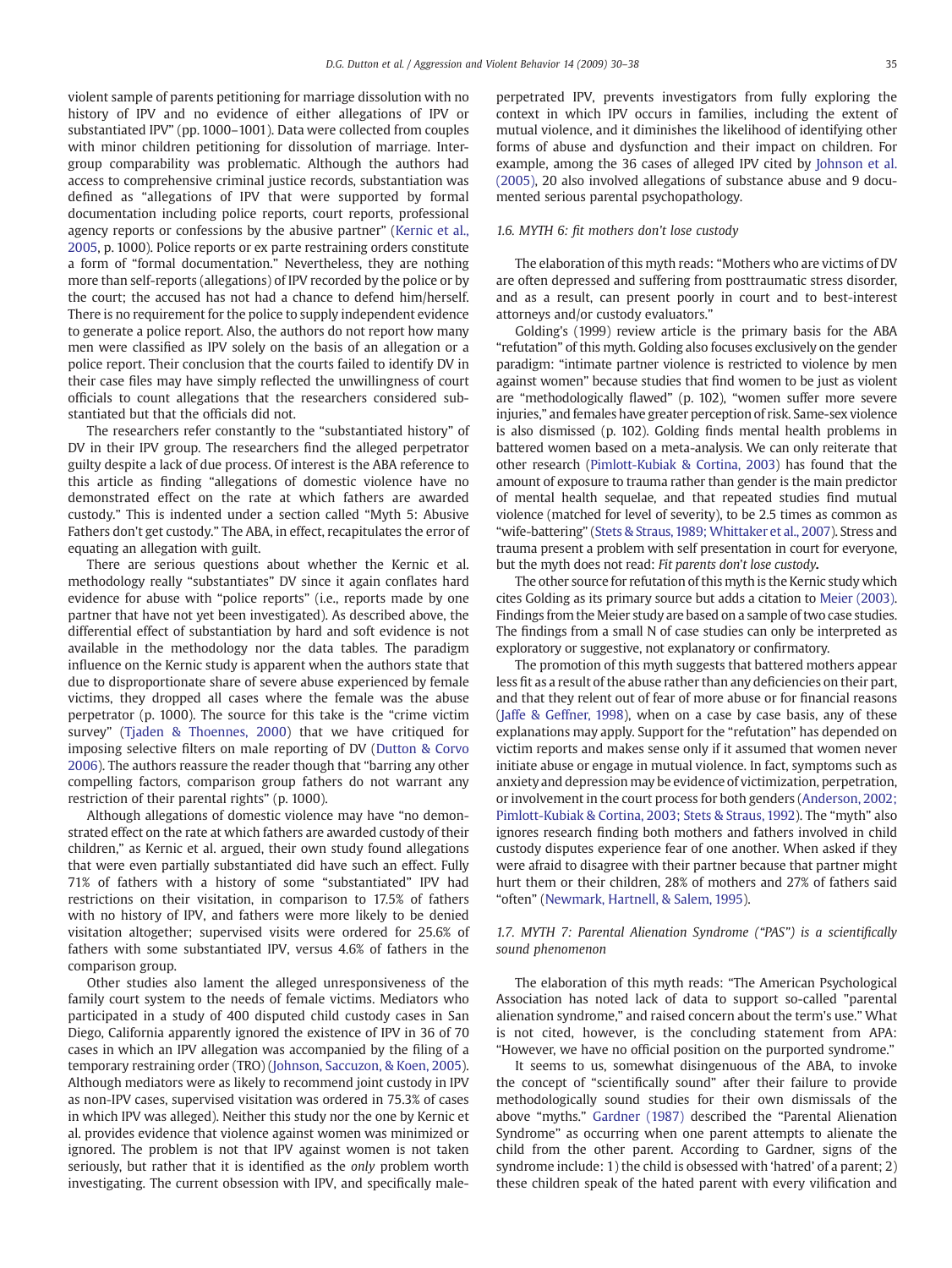profanity in their vocabulary – without embarrassment or guilt; 3) not only is there a rehearsed quality to the speech about the hated parent, but one also often hears phraseology that is not usually used by the child (many expressions are identical to those used by the 'loved' parent); 4) when these children are asked to give compelling reasons for the hatred, they are unable to provide them. According to Gardner, there is a campaign of denigration by the alienating parent against the targeted parent along with frivolous rationalizations for this denigration. The alienated child denigrates the targeted parent's entire family, regardless of quality of past relationships, expresses no ambivalence in hostile feelings towards the rejected parent, and insists that his/her negative views are completely their own (the "independent thinker" phenomenon). There is absence of guilt from the child about maltreatment of the targeted parent, and the child is unwilling to be impartial or hear other points of view. Finally, the child's accusations do not appear genuine but are rather made up from the alienating parent's exact words or phrases. It seems that the Gardener work is a plausible hypothesis for use in evaluation in a custody case. Any forensic evaluation would assess this possibility and a competing possibility that the "alienation" was based on actual abusive or neglectful behavior. This is a case by case issue, not a general hypothesis that can or cannot be refuted generically. Although parental alienation is not a "syndrome" in the diagnostic sense of specific symptomatology leading to DSM inclusion, it has adequate psychosocial and psychological validity to be found in over 250 referenced works in the PsycINFO database, including almost 200 peer-reviewed academic journals.

In the first ever study on the long term consequences of parental alienation, [Baker \(2007\)](#page-7-0) conducted a series of in-depth interviews with a selected sample of 40 adults, 15 male and 25 female, who had been alienated from a parent as children. All subjects had been prescreened to determine the alienation did in fact occur, as opposed to estrangement. In 36 of the cases, the alienating parent was the mother. Baker found evidence among her subjects of parental alienation, as manifested in the specific ways previously described by Gardner. Baker identified three broad familial patterns of PAS: (1) narcissistic mothers in divorced families who alienated the children from the father; (2) narcissistic mothers in intact families who alienated the children from the father; and (3) cold, rejecting or abusive parents of either gender, in divorced or intact families. Baker's subjects reported that their alienating parents behaved like cult leaders requiring excessive devotion from them which cultivated dependency by insisting that the targeted parent does not love them thus erasing all traces of the targeted parent from their lives and withdrawing love and affection when the child showed any positive feelings for the targeted parent. Baker argued that such behaviors were a pervasive and serious form of child abuse. As adults, 70% of Baker's subjects suffered from depression and 35% experienced drug or alcohol problems.

The PAS, as formulated by Gardner, has been criticized for its exclusive focus on the behavior of the alienating parent as the sole cause of a child's rejection of the targeted parent, and it is thought to be used in court by fathers to gain a tactical advantage. A child's rejection of a parent, it is argued, may reflect realistic estrangement due to that parent's abuse or neglect or other factors rather than anything the other parent might be doing [\(Johnston, 2001\)](#page-8-0). To test this view, Johnston and her colleagues ([Johnston, 2003](#page-8-0)) analyzed 215 disputed child custody cases litigated in the San Francisco Bay Area from 1989–2002. Among the factors found to be significantly correlated with rejection of a mother were separation anxiety around the father and child abuse by the mother, but the highest correlations were for alienating behaviors by the father. Significantly correlated with a child's rejection of the father were the father's lack of warmth and parental involvement with the child, the father's abuse of the child, and the mother's positive warmth and involvement separation anxiety around mother, and the mother's alienating behavior. Johnston's results produced a much more complex model (called a Structural Equation) of "child rejection of father" comprised of actions by both parents and at odds with both the notion that all disparagement of a parent is induced by the other parent through alienation or by the simplistic "black and white" presentation of the problem by the ABA. It might be a more reasonable position to say that, while evidence for parental alienation syndrome is weak, alienating behaviors can certainly occur and can contribute to a child's reaction to the rejected parent.

#### 1.8. MYTH 8: children are in less danger from a batterer/parent once the parents separate

One reference basis for this dismissal of this myth is a book by [Bancroft and Silverman \(2002\)](#page-7-0) that is based on males drawn from court mandated treatment groups and then generalized to custody assessments of males who are not domestically violent or for whom DV is alleged but not proven. The Bancroft et al. book is not a homicide study.

The other is a study by [Langford, Isaac, & Kabat \(1999\)](#page-8-0) that makes no comparative analysis of risk of homicide to children by whether or not their parents are married or divorced. It used a sample of 34 over a 5 year period, but 12 of the cases were actually teens killed by their dating partners. With a five year sample of 24, and no actual comparison of risk, the Langford study is irrelevant to the myth. As we pointed out above, under Myth 2 and Myth 4, the greatest risk for either child abuse or child homicide is from the mother [\(Gaudioisi, 2006](#page-7-0)).

# 1.9. MYTH 9: parents who batter are mentally ill, OR parents with no evidence of mental illness cannot be batterers

It seems the intent of dispelling this myth is to uncouple DV perpetration from mental health problems. Some of the citations provided to disconfirm this myth are 20 years old; the most recent is 9 years old.

In contrast to the "refutation" of this myth, all studies of males in court-mandated treatment groups for spouse assault found elevations in incidence of Axis 2 disorders (personality disorders: [Hamberger &](#page-7-0) [Hastings, 1986, 1988; Holtzworth-Munroe & Stuart, 1994, Holtzworth-](#page-7-0)[Munroe, Stuart, & Hutchinson, 1997; Saunders, 1992\)](#page-7-0). This is also true for females convicted of spousal assault [\(Carney & Buttell, 2004;](#page-7-0) [Henning & Feder, 2004\)](#page-7-0). The only exception to this finding [\(Gondolph,](#page-7-0) [1999](#page-7-0)) was reported in a sample where reporting was so guarded (and corresponding response scale scores so out of range) that reports of personality disorder were suppressed. While it is possible for someone to commit repeat intimate partner violence without a personality defect, it is exceptional. In addition to elevated rates of personality disorders, DV perpetrators also demonstrate higher rates of anxiety, depression, and other disorders ([Dutton, 2006b](#page-7-0)) and neurological deficits ([Corvo, Halpern, & Ferraro, 2006\)](#page-7-0). While there is debate about whether an Axis 2 personality disorder constitutes "mental illness," they do constitute unusual and enduring patterns of cognition, affect, and behavior that are deviant within the host culture and cause significant distress (DSM-111-R, p. 689).

# 1.10. MYTH 10: if a child demonstrates no fear or aversion to a parent, then there is no reason not to award unsupervised contact or custody

This is a sort of a "damned if you do, damned if you don't" type of myth, which seems to suggest that even if a child seems comfortable and secure with a parent, one should still suspect abuse since the child may have traumatically bonded with that parent.

The reference for this dismissal of the myth is the book by [Bancroft](#page-7-0) [and Silverman \(2002\)](#page-7-0) that is based on males drawn from court mandated treatment groups and then generalized to custody assessments of males who are not domestically violent or for whom DV is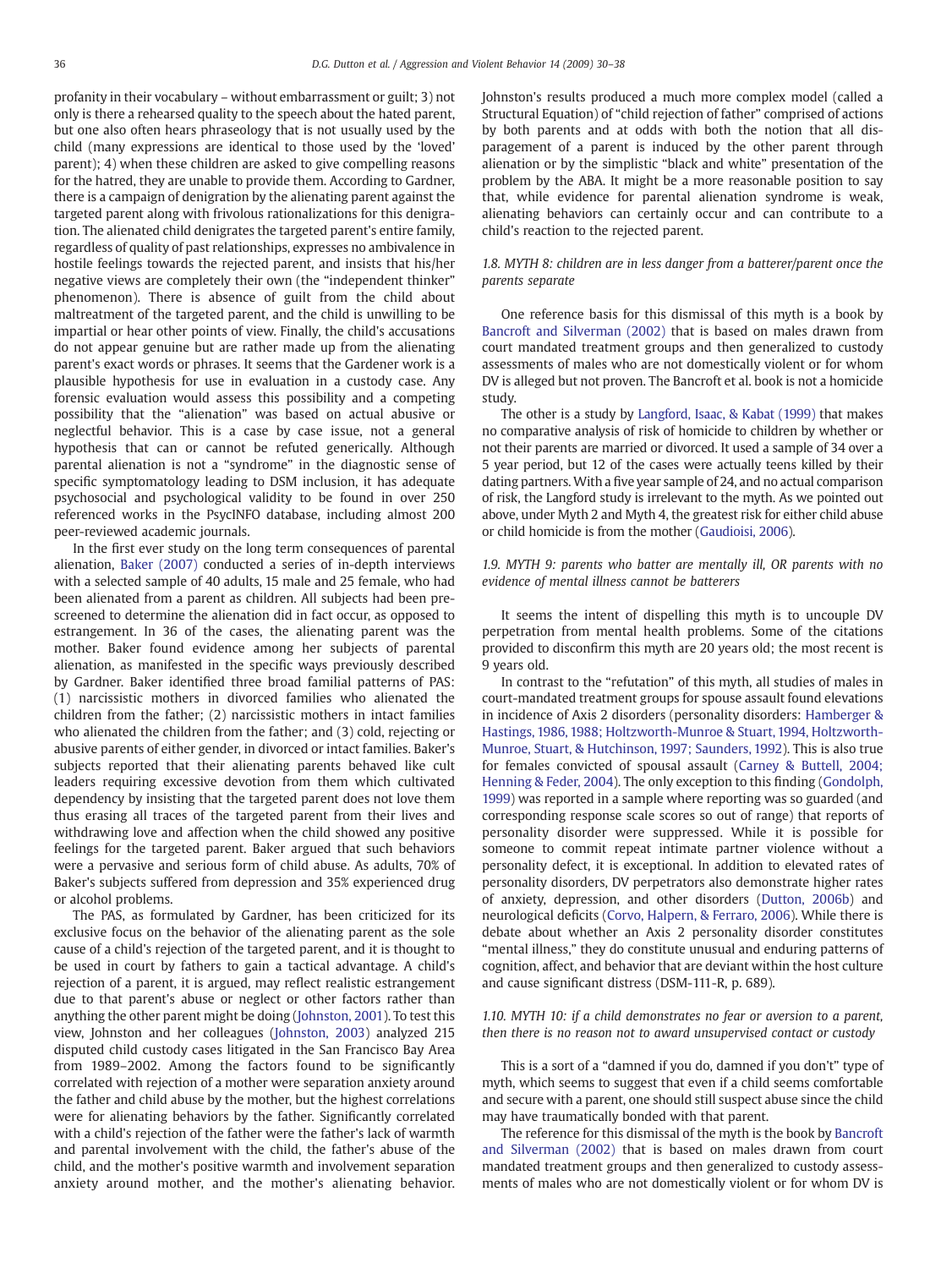<span id="page-7-0"></span>alleged but not proven. Traumatic bonding, based on work by Dutton & Painter (1981), describes the formation of powerful bonds in relationships of intermittent abuse. It is not clear however, as the ABA claims, that these bonds would not be accompanied by "fear and aversion." Fear and anxiety may be present independently of a traumatic bond. Traumatic bonding may present as an admixture of fear and attachment. Traumatic bonding requires exposure to intermittent abuse followed by positive contact. It should not be presumed in the absence of evidence for such abuse. The awarding of unsupervised contact would still depend on a careful assessment of evidence for an abuse history against claims that the other parent has malingered this history.

# 2. Discussion

What we see in the ABA's listing of "10 Myths About Custody and Domestic Violence and How to Counter Them" is the sort of superficial treatment of DV that is excused when it represents a perspective that is ideologically congruent with a gender-biased paradigm. This view that patriarchy is the sole cause of DV is accepted by advocates and some practitioners but has much less support in the research community. We do not expect attorneys to operate from the same standards of scientific rigour that social and behavioural scientists utilize, but we do expect them to make use of the best evidence available. When attorneys ignore best evidence in favour of ideologically acceptable perspectives, the legal process becomes distorted. It creates unsupported presumptions of blame, presumptions of merit, presumptions of what may be in the best interests of children. One should not short-circuit the difficult and complex work of evaluating custody by overlaying a framework of nonscientific prejudicial assumptions. Rather than setting-up and then dispensing with 10 straw-man myths, the ABA might better provide its members with a rigorous review of the literature.

Domestic violence continues to be a complex and perplexing social problem with psychological roots in intimacy (Dutton, 2007), attachment ([Mauricio, Tein, & Lopez, 2007\)](#page-8-0), emotional disregulation, and negative reciprocity in communication (Burman, Margolin, & John, 1993; Gottman et al., 1995; Leonard & Senchak, 1993). Relationships where physical abuse has occurred typically illustrate bilateral disfunctionality on emotional, verbal, and physical levels. The stereotypical "wife battering" situation is less common but still drives conceptualization of IPV to the point where professional bodies adhere to this stereotype and mis-state dubious research in the service of preserving the gender paradigm view. One would not expect allegations to be used as proof were strong political and emotional issues not driving the paradigm. A number of balanced texts exist on conducting custody assessments (e.g., Ackerman, 2006; Gould, 1998)). These eschew preconceived notions of gender and begin with the true nature of forensic assessment: to find the truth from competing hypotheses [\(Weissman & DeBow, 2003\)](#page-8-0). We believe that justice cannot be served when paradigmatic views hold one group as homogeneously guilty on the basis of group membership.

#### References

- Ackerman, M. C. (2006). Clinician's Guide to Child Custody Evaluations (Third ed.). New York: John Wiley and Sons.
- American Bar Association Commission on Domestic Violence (2006). 10 Myths about Custody and Domestic Violence and How to Counter Them. Retrieved February 22, 2008, from <http://www.abanet.org/domviol>
- Anderson, K. (2002). Perpetrator or victim? Relationship between intimate partner violence and well being. Journal of Marriage and the Family, 64, 851−863.
- Appel, A. E., & Holden, G. W. (1998). The co-occurrence of spouse abuse and physical child abuse: A review and appraisal. Journal of Family Violence, 12(4), 578−599.
- Archer, J. (2000). Sex differences in aggression between heterosexual partners: A metaanalytic review. Psychological Bulletin, 126(5), 651−680.
- Archer, J. (2005). Cross-cultural differences in physical aggression between partners: A social-structural analysis. Personality and Social Psychology Review.
- Baker, A. (2007). Adult children of parental alienation syndrome. New York: W.W. Norton & Co.
- Bancroft, L., & Silverman, J. G. (2002). The batterer as parent: Addressing the impact of domestic violence on family dynamics. Thousand Oaks, CA.: Sage.
- Bow, J., & Boxer, P. (2003). Assessing allegations of domestic violence in child custody evaluations. Journal of Interpersonal Violence, 18(12), 1394−1410.
- Brown, T., Frederico, M., Hewitt, L., & Sheehan, R. (2000). Revealing the existence of child abuse in the context of marital breakdown and custody and access disputes. Child Abuse & Neglect, 24(96), 849−859.
- Burman, B., Margolin, G., & John, R. S. (1993). America's angriest home videos: Behavioral contingencies observed in home reenactments of marital conflict. Journal of Consulting And Clinical Psychology, 61(1), 28−39.
- Capaldi, D. M., Kim, H. K., & Shortt, J. W. (2004). Women's involvement in aggression in young adult romantic relationships. In M. Putallaz & K. L. Bierman (Eds.), Aggression, Antisocial Behavior, and Violence among Girls (pp. 223−241). New York: Guilford.
- Carney, M. M., & Buttell, F. P. (2004). A multidimensional evaluation of a treatment program for female batterers: A pilot study. Research on Social Work Practice, 14(4), 249−258.
- Coleman, D. H., & Straus, M. A. (1986). Marital power, conflict and violence in a nationally representative sample of Americans. *Violence and Victims, 1(2)*, 141–157.
- Corvo, K., Halpern, J., & Ferraro, F. R. (2006). Frontal lobe deficits, alcohol abuse and domestic violence. Journal of Aggression, Maltreatment and Trauma., 13(2), 49−63.
- Davies, P., & Sturge-Apple, M. (2007). The impact of domestic violence on children's development. In J. Hamel, & T. Nicholls (Eds.), Family Interventions in Domestic Violence: A Handbook of Gender-inclusive Theory and Treatment. New York: Springer.
- Depner, C. E., Cannata, K. V., & Simon, M. B. (1992). Building a uniform statistical reporting system: A snapshot of California Family Court services. Family and Conciliation Courts Review, 30, 185−206.
- Dobash, R. E., & Dobash, R. P. (1978). Wives: The appropriate victims of marital assault. Victimology: An International Journal, 2, 426−442.
- Dobash, R. E., & Dobash, R. P. (1979). Violence against wives: A case against the patriarchy. New York: Free Press.
- Dobash, R. P., & Dobash, R. E. (2004). Women's violence to men in intimate relationships. British Journal of Criminology, 44, 324−349.
- Dutton, D. G. (2005). The domestic abuse paradigm in child custody assessments. Journal of Child Custody, 2(4), 23−42.
- Dutton, D. G. (2006). On comparing apples to apples deemed non-existent: A reply to Johnson. Journal of Child Custody, 2(4), 53−63.
- Dutton, D. G. (2006). Rethinking domestic violence. Vancouver: UBC Press.

Dutton, D. G. (2007). The abusive personality (2nd ed.). New York: The Guilford Press.

- Dutton, D. G., & Corvo, K. (2006). Transforming a flawed policy: A call to revive psychology and science in domestic violence research and practice. Aggression and Violent Behavior, 11(5), 457−483.
- Dutton, D. G., & Corvo, K. C. (2007). The Duluth model: A data-impervious paradigm and a flawed strategy. Aggression and Violent Behavior, 12, 658−667.
- Dutton, D. G., & Hemphill, K. J. (1992). Patterns of socially desirable responding among perpetrators and victims of wife assault. Violence and Victims, 7(1), 29−40.
- Dutton, D. G., & Nicholls, T. L. (2005). The gender paradigm in domestic violence research and theory: Part 1 — The conflict of theory and data. Aggression and Violent Behavior, 10(6), 680−714.
- Dutton, D. G., & Painter, S. L. (1981). Traumatic bonding: The development of emotional bonds in relationships of intermittent abuse. Victimology: An International Journal, 6 (1–4), 139−155.
- Edelson, J. (1999) Problems Associated with Children's Witnessing of Domestic Violence. Available at [http://www.vawnet.org/Domestic Violence/ Research](http://www.vawnet.org/Domestic%20Violence/%20Research)
- English, D., Marshall, D., & Stewart, A. (2003). Effects of child behavior and health during early childhood. Journal of Family Violence, 18(1), 43−57.
- Felitti, V. J., Anda, R. F., Nordenberg, D., Williamson, D. F., Spitz, A. M., Edwards, V., et al. (1998). Relationship of childhood abuse and household dysfunction to many of the leading causes of deaths in adults. American Journal of Preventive Medicine, 14(4), 245−258.
- Fergusson, D., & Horwood, J. (1998). Exposure to interparental violence in childhood and psychosocial adjustment in young adulthood. Child Abuse and Neglect, 22(5), 339−357.
- Fiebert, M. S. (2004). References examining assaults by women on their spouses or male partners: An annotated bibliography, 2004.
- Follingstad, D. R., DeHart, D. D., & Green, E. P. (2004). Psychologists' judgments of psychologically aggressive actions when perpetrated by a husband versus a wife. Violence and Victims, 19(4), 435−452.
- Follingstad, D. R., Wright, S., Lloyd, S., & Sebastian, J. A. (1991). Sex differences in motivations and effects in dating violence. Family Relations, 40, 51−57.
- Gardner, R. A. (1987). The parental alienation syndrome and the differentiation between fabricated and genuine child sex abuse. Cresskill, New Jersey: Creative Therapeutics.
- Gaudioisi, J. A. (2006). Child Maltreatment 2004. In Administration for Children and Families (Ed.): U.S. Department of Health and Human Services.
- Gondolf, E. W., & Jones, A. S. (2001). The program effect of batterer programs in three cities. Violence and Victims, 16(6), 693−704.
- Gondolph, E. W. (1999). MCMI-III results or batterer program participants: Less pathological than expected. Journal of Family Violence, 14(1), 1−17.
- Gottman, J. M., Jacobson, N. S., Rushe, R., Shortt, J. W., Babcock, J., La Taillade, J. J., et al. (1995). The relationship between heart rate reactivity, emotionally aggressive behavior and general violence in batterers. Journal of Family Psychology, 9(3), 227−248.
- Gould, J. W. (1998). Conducting scientifically crafted child custody evaluations. Thousand Oaks, CA.: Sage.
- Hamberger, L. K., & Hastings, J. E. (1986). Personality correlated of men who abuse their partners: A cross-validation study. Journal of Family Violence, 1, 323−341.